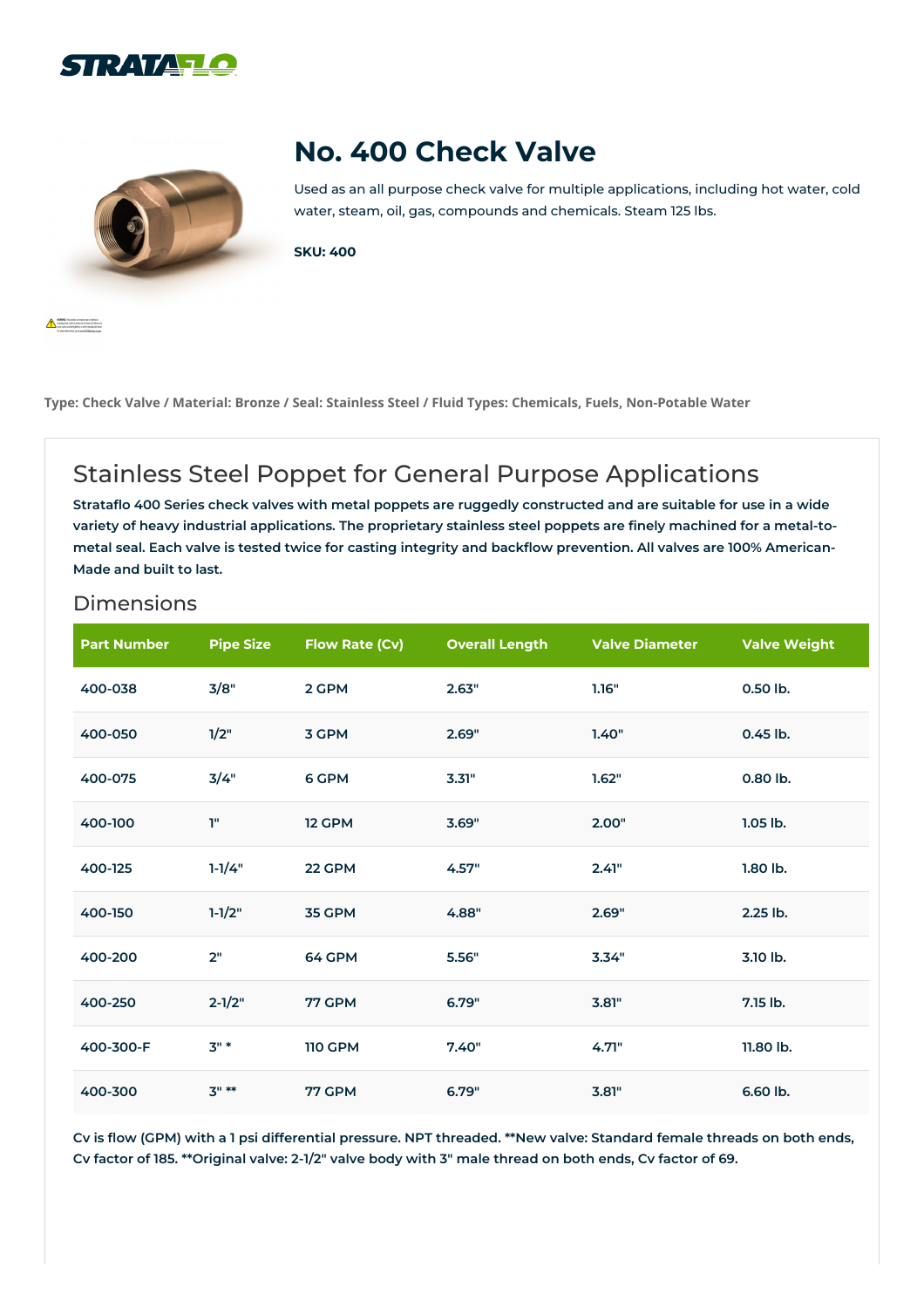## Materials & Operational Specifications

| <b>Part Name</b>              | <b>Specs</b>               |  |
|-------------------------------|----------------------------|--|
| <b>Body</b>                   | Cast Bronze C84400         |  |
| <b>Stem</b>                   | <b>303 Stainless Steel</b> |  |
| Poppet                        | 303 Stainless Steel*       |  |
| Spring                        | <b>302 Stainless Steel</b> |  |
| <b>Cup Washer</b>             | <b>304 Stainless Steel</b> |  |
| Locknut                       | 18/8 Stainless Steel       |  |
| <b>Country of Origin</b>      | Made in the USA            |  |
| Max. Temperature              | 350°F                      |  |
| <b>Working Pressure</b>       | 400 psi                    |  |
| <b>Cracking Pressure</b>      | $1-2$ lbs.                 |  |
| <b>Opt. Cracking Pressure</b> | 1/2, 5, or 10 lbs.         |  |

**\* 1-1/2″ – 3″ sizes contain a 304 stainless steel poppet**

WARNING: This product can expose you to chemicals including lead, which is known to the State of California to **cause cancer and birth defects or other reproductive harm. For more information, go to www.P65Warnings.ca.gov**

You may also like…